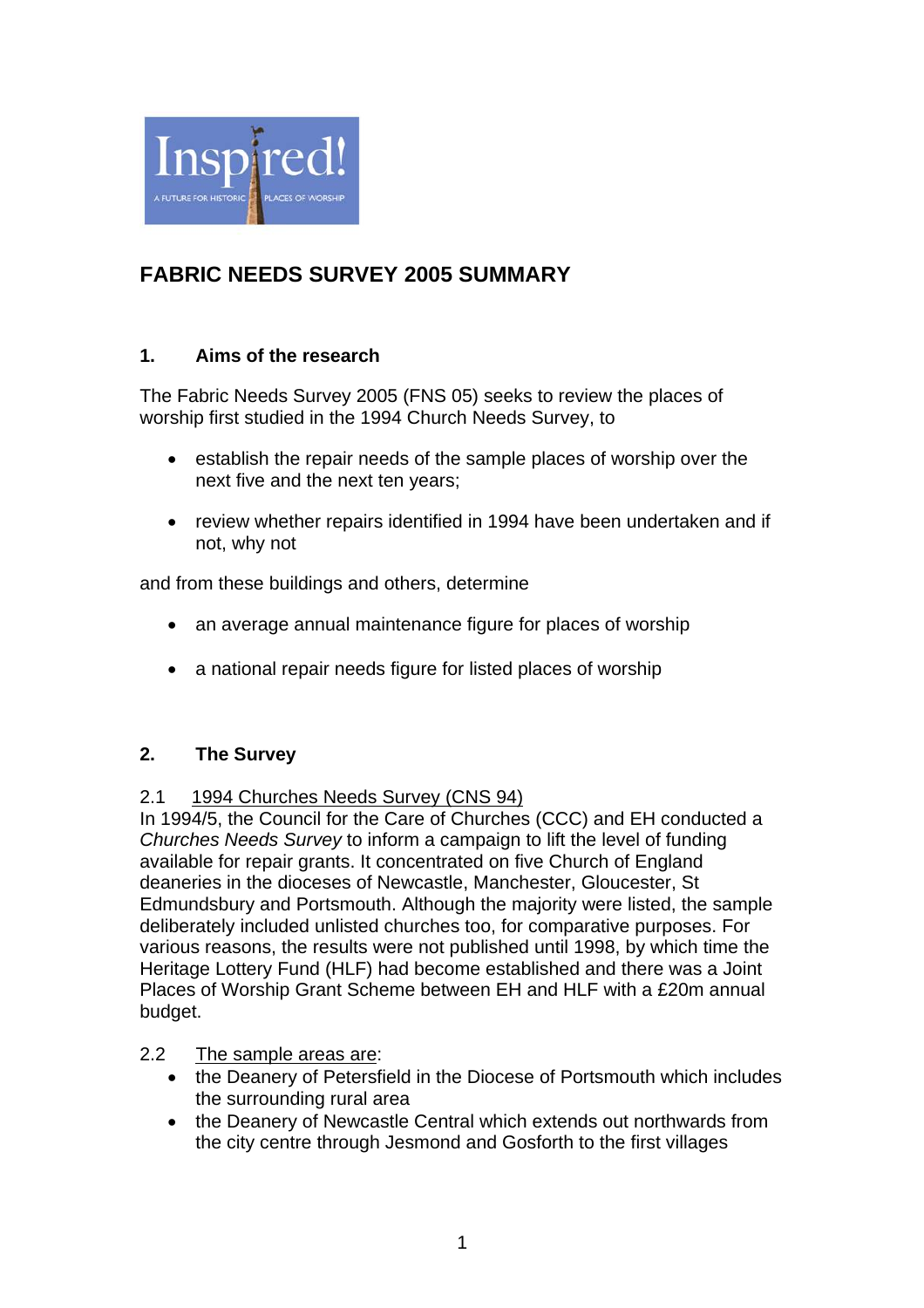- the Deaneries of Salford and Eccles in the Diocese of Manchester, a conurbabtion but reaching out to the rural fringe at Worsley.
- the Deanery of Cheltenham in the Diocese of Gloucester, the town centre and the largely suburban areas with a few of the nearby villages.
- the Deanery of Halesworth in the Diocese of St Edmundsbury and Ipswich, all rural.

These areas were chosen by the CCC to broadly represent urban/rural/suburban contexts and also offer a wide social spread. There is a mix of buildings of all sizes and ages, both listed and unlisted. Cheltenham and Newcastle were included as there were already some reasonably good comparative statistics available from a 1973 study done by the Church of England to make the case for State Aid to the Department of the Environment. Within the defined areas every Church of England church is included, and other places of worship were invited to take part. In 1994, 136 buildings took part, 19 non-Anglican, including one synagogue in Cheltenham.

2.2.1 The five areas chosen should represent a reasonable span of the different context of places of worship, but it should be stressed that they are not necessarily a statistically representative sample.

# 2.3 2005 Fabric Needs Survey (FNS 05)

The sample buildings in the present *Places of Worship Fabric Needs Survey* are those of CNS 94 with the following differences. St Thomas Newcastle has been dropped from the Survey because of its non-parochial circumstances, St Ignatius, Salford is redundant, West Avenue United Reformed Church (URC), Gosforth has been sold for redevelopment and Weaste Lane URC, Weaste, Salford demolished. A few were on the brink of major changes and the dioceses asked us to exclude them. Others were excluded as there was not enough time to make a visit to compensate for insufficient documentary evidence. Of the 127 buildings, there are a total of 102 useful records for listed places of worship and 25 unlisted.

# 2.4 Survey questionnaires

A questionnaire, mainly requiring tick-box responses, was sent to 128 contacts at the places of worship (most often the churchwarden). Despite chasing from denominational contacts, responses have only been received from half, which may in itself demonstrate the time pressures such volunteers are facing. The answers also need some interpretation; the great majority were Church of England, but there were 2 Roman Catholic churches (out of 5) and 1 URC (out of 8). The reasons given for not undertaking all the repairs identified in 1994 included;

- still fundraising
- unable to afford the work
- 'inertia'
- new and more essential work arising
- lack of time to organise the work
- not a priority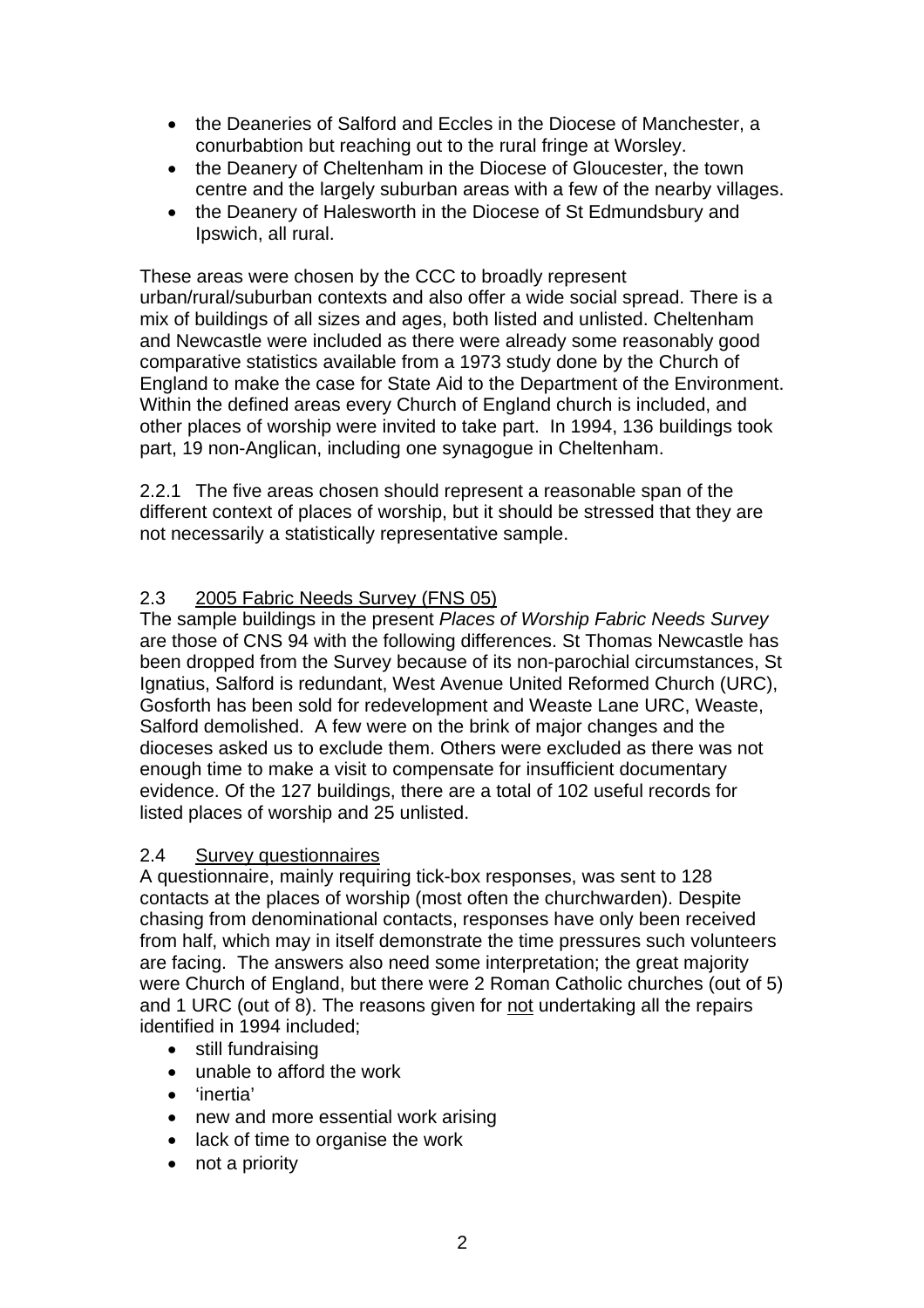- maintenance of three other properties taking up parish resources
- change of architect
- interregnum

#### 2.5 Survey technique

The intention was that this should be a largely desk based review of information on each place of worship, including

- the 1994 survey questionnaire return
- the architectural report from CNS 94 by Geoffrey Claridge, including his photographs of the individual places of worship
- the latest quinquennial inspection reports where they exist
- the FNS 05 survey questionnaire responses
- financial details abstracted from the CoE *Parish Finance Returns* for the years 1995-2004 and any other denominational records made available
- responses to the "one-off" questions about fabric repair costs in the 2003 CoE *Parish Finance Returns.* These were made available on a parish by parish basis for the churches in our study areas and as summaries for each diocese.

It was also intended that the review should be backed up with conversations with the churches' inspecting architects and churchwardens. Finally a few visits were to be made to confirm the results of those enquiries.

2.6 In the event, some of the critical background information was not available, or not available in time. 39% of the quinquennial inspection reports (QIRs) included no cost information and many others had such brief information as to make it impossible to relate the costs to the works recommended. For example, in one diocese the norm was to include a single figure for all works suggested over the quinquennium. Other reports did not set out a possible repair programme, but were simply schedules of defects. The statistical information from the Church of England was also not available until well into the progress of the study.

2.7 Brief visits were planned to each of the five study areas. The first trips were arranged to cover carefully selected buildings which would be representative of different building types, the work of different inspecting architects and to buildings where CNS 94 had shown that there were particularly difficult problems. On this basis four appointments were made each day to meet one or more representatives, usually churchwardens or a minister. It became clear that even a very brief visit was extremely helpful to fill in cost data where the documents had not provided it and to check on the progress of repairs advised in CNS 94. Therefore, between the appointments as many other visits as possible were slotted in. On the later trips the absolute minimum of appointments were made so as to cover as much ground as possible, though in actual fact our consultant architect often encountered someone at a church who was familiar with the fabric repairs. A *proforma* was completed for each building.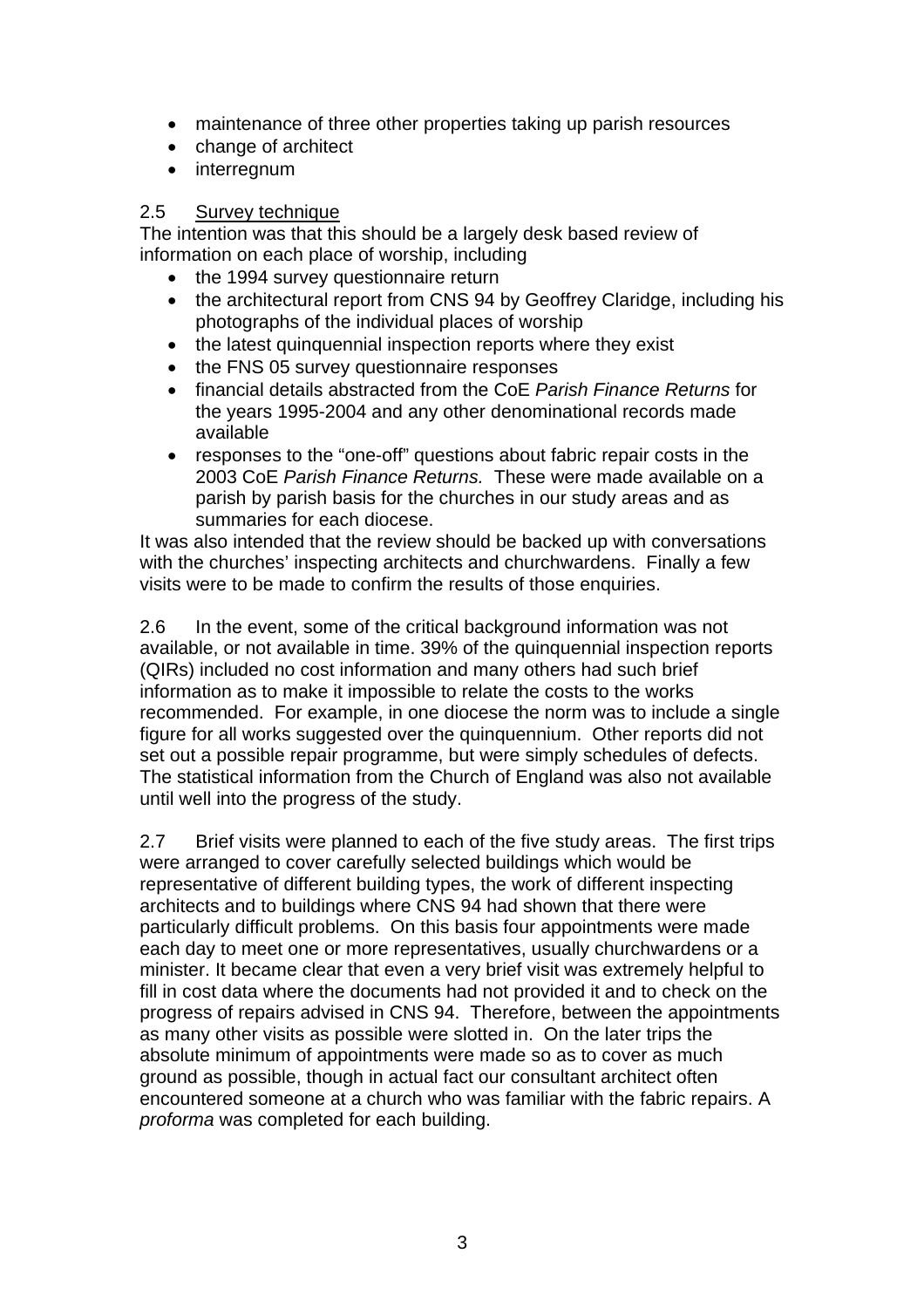# **3. Survey results**

#### 3.1 The FNS 05 database contains useful records of 102 listed places of worship. **Their average repair needs have been assessed as £98,182 over ten years of which £63,777 will be needed within five years.**

3.2 There are around 12,200 listed CoE churches and about 2,300 other listed places of worship in England. **Total repair needs, therefore, for around 14,500 listed places of worship, based on our survey sample, are £1.42 billion of which about £925 million will be needed within the next five years; say £185 million per year.** These national figures need to be treated with some caution, as the sample used in five clusters is not considered to be statistically representative enough. However, the results correlate reasonably well with the findings of CNS 94 and other available data, like the 2003 Parish Finance Returns (see 3.7 below). Further work is needed on the non-Anglican buildings and it is hoped to complete this by the autumn.

# 3.3 Progress on repairs 1994-2005

There is no readily discernible link between the needs identified in the 1994 Churches Needs Survey and the repairs which were actually carried out in the subsequent years. Although the congregations were sent a copy of the 1994 assessments, the repairs subsequently tackled would have come about through the normal process following quinquennial inspections or on the initiative of the congregation. Usually the architects and churchwardens have changed over the past ten years and the information about what work has been done is not readily available. In some cases a visit for FNS 05 showed that all the repairs anticipated in CNS 94 had indeed been carried out, but in most cases some of the identified work had been done, some had been done in a different way and some was still outstanding. Occasionally the parish had not yet seen any urgency in the work anticipated. Very often other things would have been done as well as some of the CNS 94 repairs. With so many possible outcomes it has not been possible to match them directly to the expectations.

3.4 For the Church of England buildings in FNS 05 we have used the annual *Parish Finance Returns* to identify the value of building repairs carried out since 1994. An indication of "success" has been judged to be the percentage ratio of expenditure on repairs to the repair costs foreseen in CNS 94, appropriately up rated to January 2006 values. This gives a useful ranking, but can be misleading where the 1994 expectations were very low (in which case quite a modest extra repair leads a very high ranking) or where large repairs have been done for work which was outside the brief, perhaps linked to other projects (like new bells, or facilities).

3.5 Such a method can be used to identify the most vulnerable churches, where repairs have not been achieved, by looking for those with particularly low scores. Eleven (11%) Church of England churches had spent less than one eighth of the expected values of their five-year needs even after nine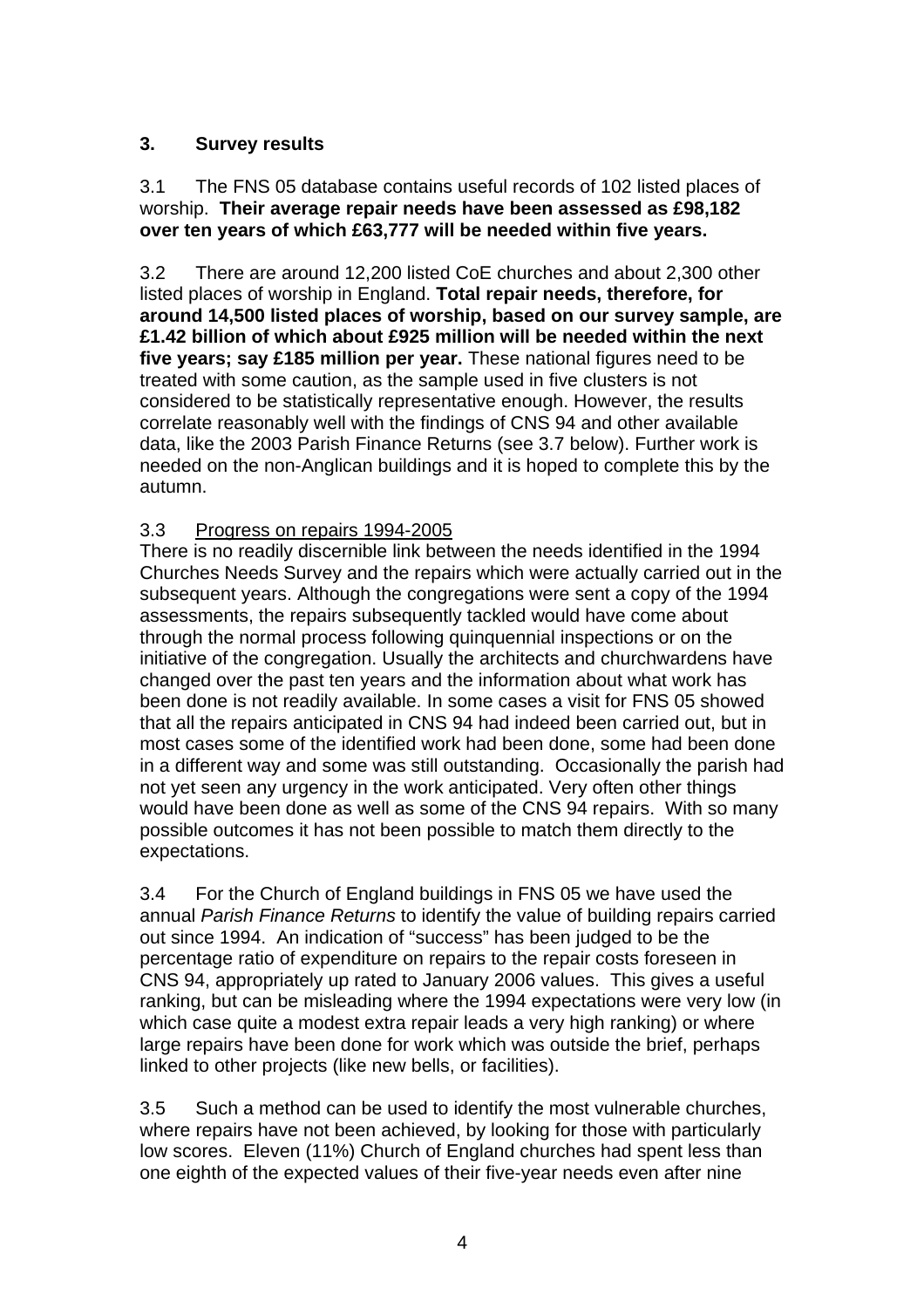years. This group includes the churches at greatest risk as well as the one which has already become redundant. It also includes a few which seem not to have submitted records and it is possible that there might be some where effective holding repairs have been achieved for negligible cost.

# 3.6. Parish Finance Returns 2003

The parishes of the Church of England are asked to make yearly returns of their expenditure and, as well as the routine questions, each year they answer two additional *'one-off'* questions. For the year 2003 these concerned the cost of outstanding repairs:

- *Based on your most recent quinquennial inspection report, what is the estimated cost of repairs still needed to the church(es) covered by this form?*
- *How much of this estimated cost is for repairs to listed churches?*

3.7 The average repair needs for our sample group of churches (listed and unlisted) in the CoE 2003 questions was £43,015. This would be £57,353 after adjustment to January 2006 values and making allowance for the span of dates of the QIRs current in 2003, and so is close to the FNS 05 average costs of £66,377 over the next five years rising to £98,325 over ten years. The FNS 05 forecast for repair needs over ten years is 71% higher than the amount which the parishes have foreseen for this group of churches. However, only 4% of the quinquennial inspection reports in our sample suggested any figure for the possible cost of works beyond the next five years. The costs of that work would not emerge therefore from the CoE returns, even when such longer term works have been indicated. As the FNS 05 needs figures were developed largely from the site visits of one architect working to an EH brief, it is not altogether surprising that they are higher than figures given in the QIRs, produced over a period for a different client. The FNS 05 figures are at least consistent within the sample, having been produced by one person over a short time.

# 3.8 Maintenance

As well as looking at the expenditure figures in the Church of England records (which can include heating and electrical bills), four organisations looking after redundant churches and chapels were consulted on their expenditure on maintenance; the Churches Conservation Trust, the Historic Chapels Trust, the Friends of Friendless Churches and the Norwich Historic Churches Trust. A further source of figures was the 'maintenance pilot' involving 64 rural Church of England churches in the Diocese of St Edmundsbury and Ipswich. There is quite a wide variation between the figures, as the sample sizes are very uneven and the maintenance definitions vary, but they do all represent actual experiences of maintenance costs for organisations which are trying to achieve high standards with carefully controlled expenditure. Average costs were £351 for the St Edmundsbury pilot scheme, £491 for the small sample from FoFC, £629 for HCT, £906 for NHCT and £1067 for CCT. The simple average for all the buildings included in these samples was £943. It is interesting to compare all of these with the feasibility study done for NHCT in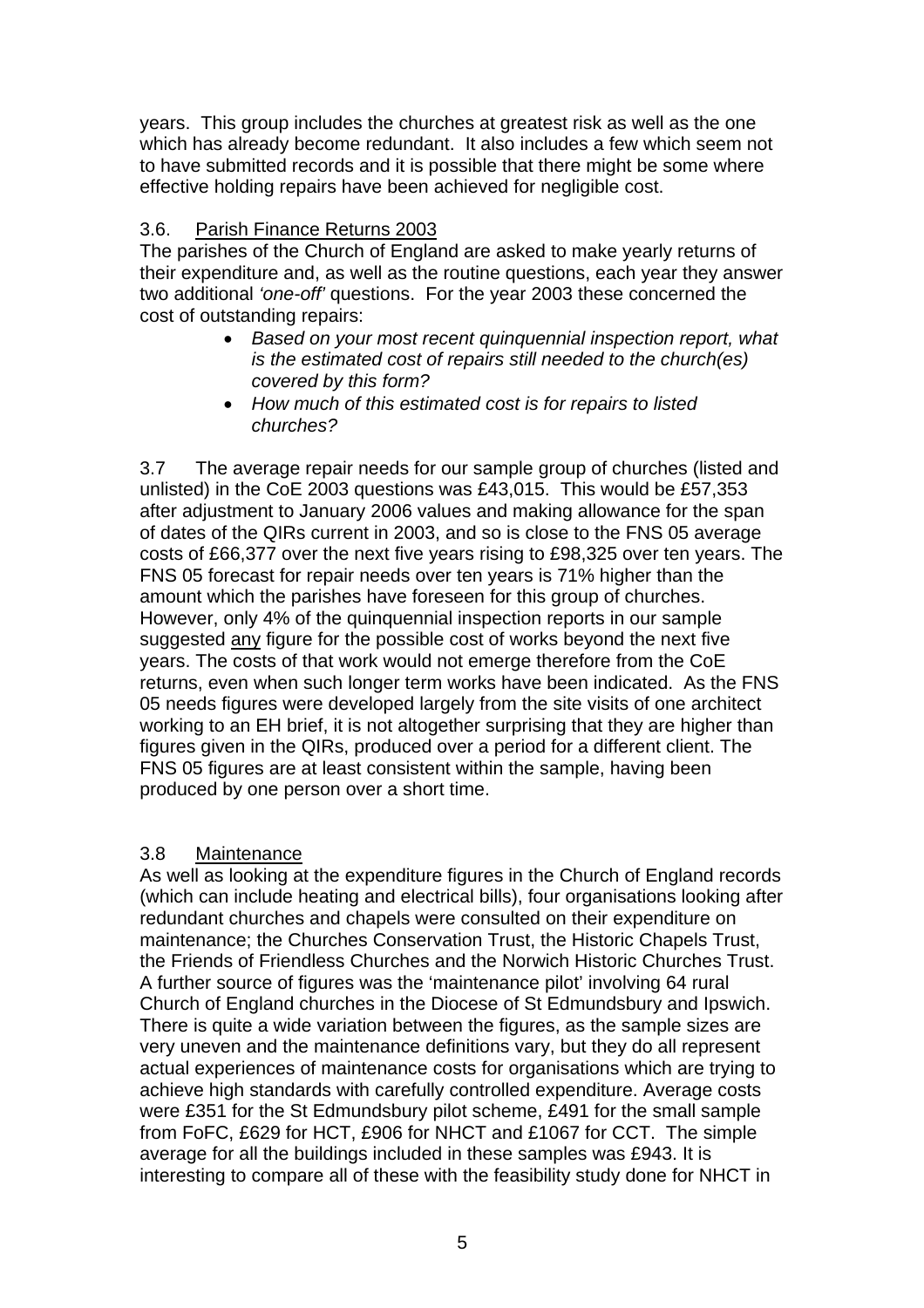1999 by a local architectural practice experienced in church work. This suggested an annual expenditure of £2,542 (at Jan 2006 values), including testing and inspections and routine painting.

3.9 Many congregations would be unlikely to have the skills to arrange for work as cost effectively as these organisations. For the larger buildings where ladder access is not viable, even with fixings for ladders and safety harnesses, the routine maintenance costs could be very much higher than the average £943. The St Edmundsbury pilot figures are essentially for gutter and drain clearance, using scaffold towers, cherry pickers and ladders, but not scaffolds.

3.10 The questionnaire revealed that 13 of the 58 congregations who answered had a maintenance contract that had been in place for an average of 8 years and 12 of them thought it had been an effective use of money (the  $13<sup>th</sup>$  didn't answer the question). Reasons given for not having a contract were given in the following order of frequency;

- 1. we can do it ourselves
- 2= no money available
- 2= too expensive
- 4= not necessary
- $4=$  other
- 6. no builder available
- 7. no one to organise it

### 3.11 Other findings

3.11.1 *Access to Church of England churches*; the first visits were made in Suffolk where almost every church was open, or where keys were readily available. In Manchester, not only most of the churches were locked, but keys were almost never available to borrow – only escorted visits were possible. The Portsmouth churches were generally open, the Newcastle and Cheltenham churches varied. In two cases, our architect was forbidden entry to churches on the grounds that there were children there.

3.11.2 *Unlisted churches;* for unlisted Church of England churches, in the sample group, the comparative repair figures are £18,509 (£24,679 @ Jan 2006 values) foreseen by the parishes and £63,415 over 5 years or £82,690 over 10 years indicated in FNS 05. So the parishes and their quinquennial surveyors felt that the unlisted churches had much lower repair needs than listed churches. There are two broad categories of unlisted churches, those from the nineteenth and early twentieth century which are essentially of similar traditional construction to the listed buildings of their age, and post-war buildings of modern (relatively untried) construction - 62% of the unlisted CoE churches in our sample were built after 1955. Just as in the housing and commercial sectors, buildings of that age are not valued. The repairs identified in the QIRs are not addressing the fundamental problems of ageing materials, perhaps because these buildings are still considered 'new' after forty or more years of life?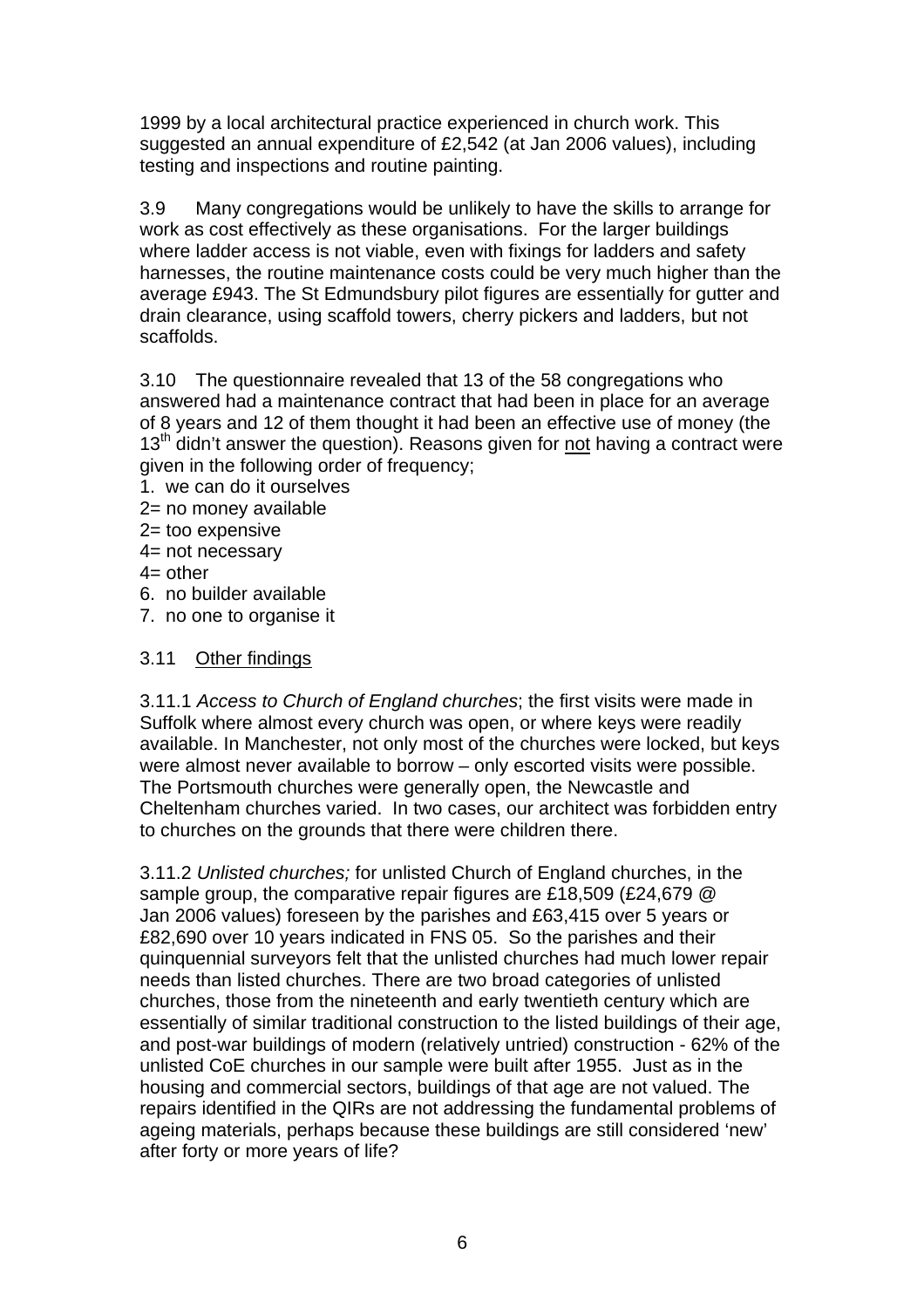3.11.3 *Range of costs*; 58% of the sample had predicted costs of £50k or less over the next five years and 39% costs of £30k or less. Most of these repairs were also unlikely to be eligible under the current rules of the EH/HLF Repair Grants for Places of Worship scheme, as 'de minimis' or low level and so of low priority. As previously reported to POWF, the average grant under RGPOW is now about £74k at 65%.

3.11.4 *Organising repairs.* Congregations reported that the QIR, their inspecting architect and a local 'buildings aware' person were the main prompts to beginning a repair project. When asked what further help would be most useful, the answers were given in this order of interest;

- Information pack for churchwardens/fabric officers
- Fabric officer employed at diocesan or more local level
- Practical help with grant applications
- A 'churchwardens day'
- Closer collaboration with the inspecting architect
- Subscription scheme with local builders
- Training for volunteers
- Improved *Churchcare* website

#### 3.11.5 *Fundraising.*

- 60% of congregations said that they budget for repairs;
- 41% put money aside for repairs
- 64% put money aside for maintenance
- 28% had a *Friends Group* or standing fund-raising committee
- half had experience of asking local authorities for grants and 36% had received one, but normally for projects other than repairs to the church and on the basis that the community would benefit.

# 3.11.6 *Congregational responsibility for repairs*

We asked;

*Have you any comments on the current reliance on locally based organisational funding of repairs and maintenance of places of worship? Should Government (local or national) take a greater responsibility?* 

Thirty-two respondents gave some sort of response to the question. Nine respondents (28%) said that outside help was needed, either in the form of more available and accessible grants or in local or central government taking some responsibility for the upkeep of places of worship. Fourteen respondents (44%) described the current situation as very difficult and/or likely to get worse in the future. Only four respondents (12.5%) were explicitly in favour of the current system on the grounds that it encourages community spirit and loyalty and for the practical reason that those responsible are onthe-spot and familiar with the building.

#### 3.11.7 *Community uses.*

55% said that they used their church for non-worship use. Of those that didn't, typically they had good facilities adjacent/nearby or the church was unsuitable